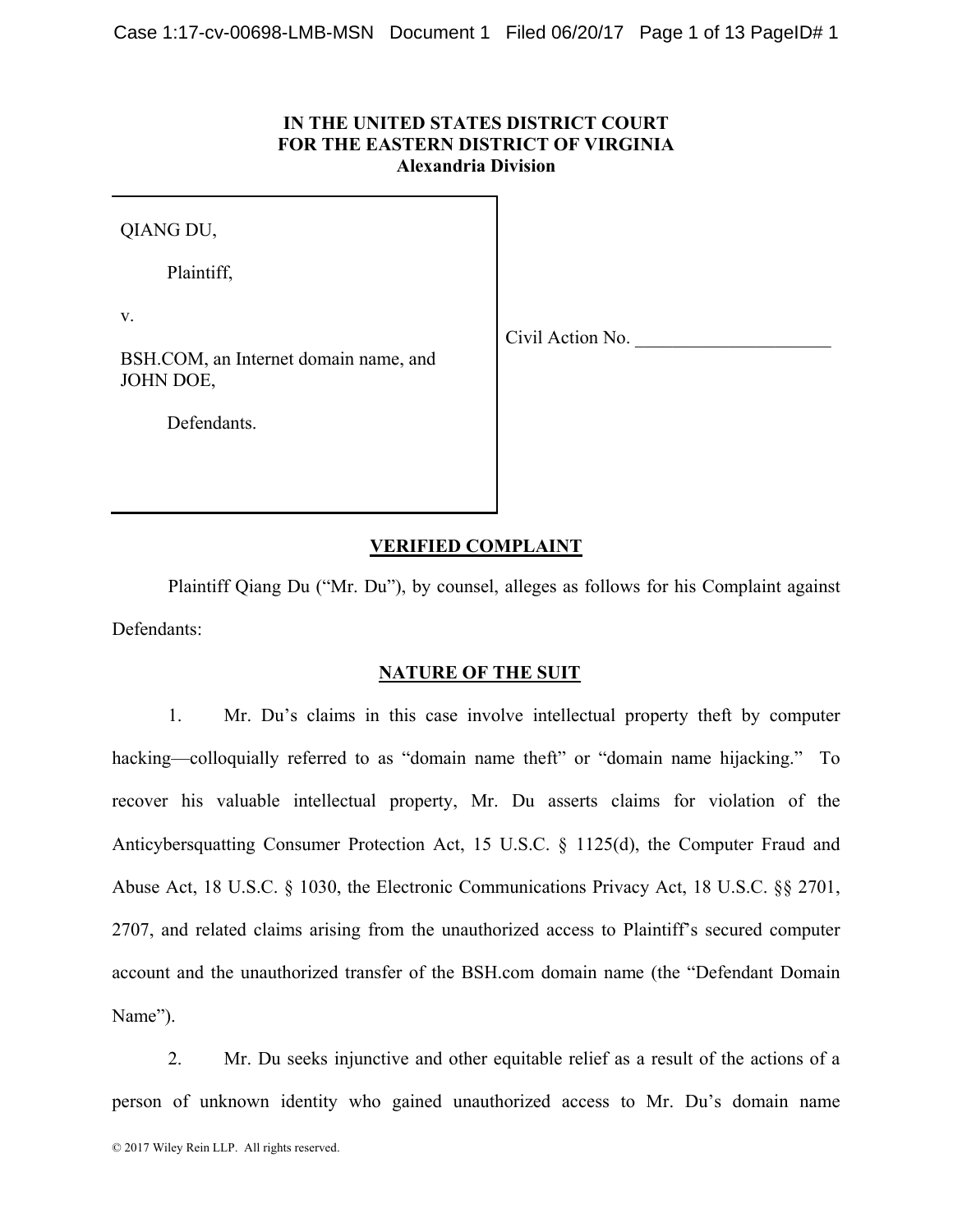management account on a protected computer, transferred control of the Defendant Domain Name from Mr. Du's account, and thereby disabled Mr. Du's control of the Defendant Domain Name causing irreparable injury to Mr. Du.

#### **PARTIES**

3. Mr. Qiang Du is an individual with an address in Mountain View, California. Mr. Du was the registrant of the Defendant BSH.com until on or about November 19, 2016. Mr. Du was, and is, the rightful owner of the Defendant Domain Name.

4. Defendant BSH.com is an Internet domain name which, according to records in the WHOIS database of domain name registrations, is now improperly registered in the name of "liuxiaosheng / liuxiaosheng" with a mailing address of "Jiajiahao building, Nanshan district, Shen guangdong 518000 CN". A copy of the current domain name registration record for BSH.com is attached as Exhibit A.

5. Defendant John Doe is a person of unknown identity who gained unauthorized access to Mr. Du's protected domain name management account and, without consent or authority, transferred control of Defendant Domain Name away from Mr. Du.

#### **JURISDICTION, VENUE AND JOINDER**

6. This action arises out of John Doe's violation of the Anticybersquatting Consumer Protection Act, 15 U.S.C. § 1125(d), the Computer Fraud and Abuse Act, 18 U.S.C. § 1030, the Electronic Communications Privacy Act, 18 U.S.C. §§ 2701, 2707, and related claims under the common law of Virginia.

7. This Court has original jurisdiction under 15 U.S.C. § 1121(a) and 28 U.S.C. §§ 1331 and 1338(a), 28 U.S.C. § 1367, and the doctrines of ancillary and pendent jurisdiction.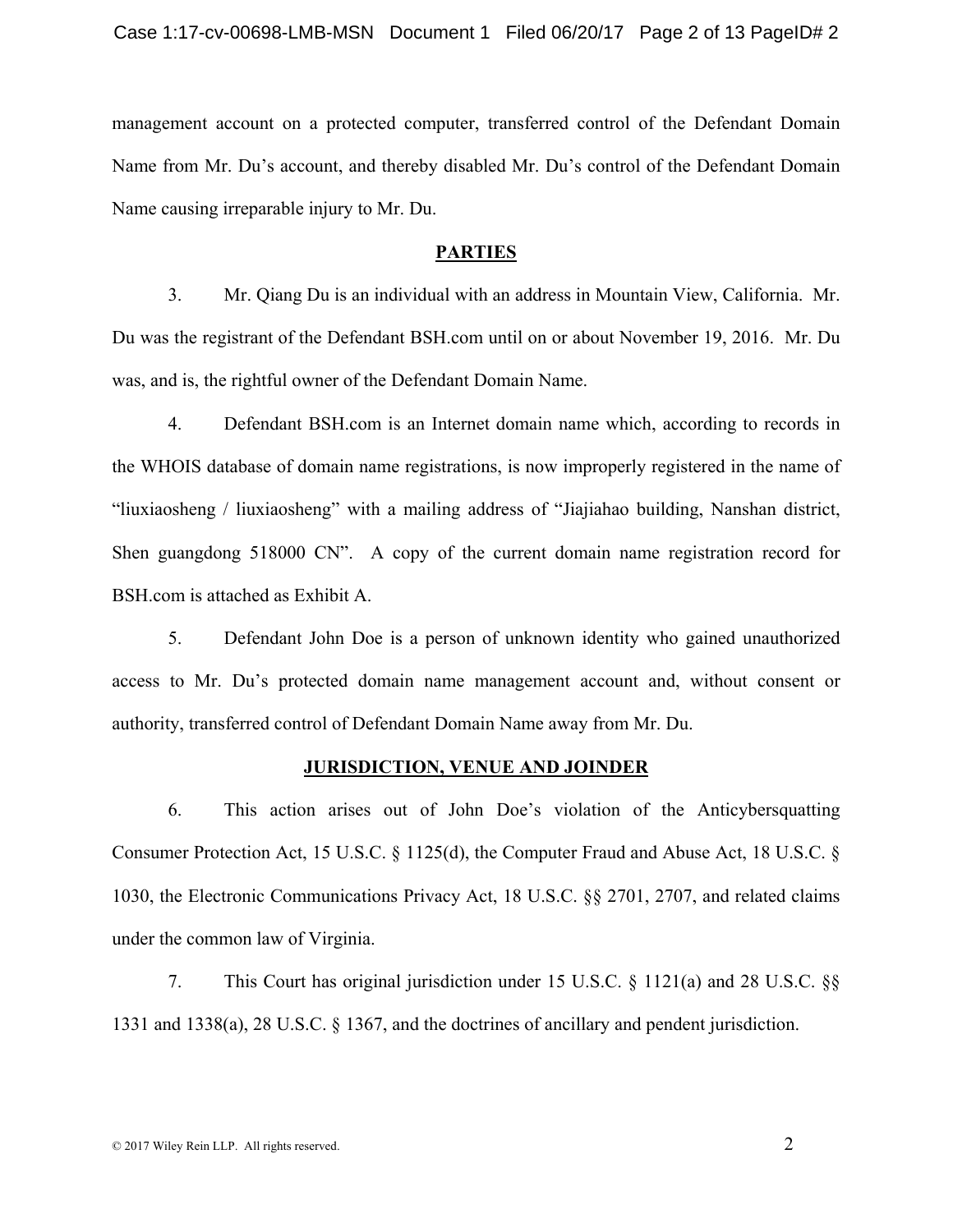8. This Court has *in rem* jurisdiction over the Defendant Domain Name pursuant to 15 U.S.C. § 1125(d)(2)(A). *In rem* jurisdiction is appropriate under 15 U.S.C. §  $1125(d)(2)(A)(i)(I)$  because the registrant of the Defendant Domain Name is, on information and belief, a fictitious person/entity and therefore Mr. Du cannot obtain in personam jurisdiction over a person who would have been a defendant in a civil action under 15 U.S.C.  $\S$  1125(d)(1)(A) and/or Mr. Du, despite his due diligence, has been unable to find a person who would have been a defendant in a civil action under 15 U.S.C. § 1125(d)(1)(A). Mr. Du is providing notice to the Defendants of his intent to proceed *in rem* against the Defendant Domain Name pursuant to 15 U.S.C. §  $1125(d)(2)(A)(i)(I)(aa)$ .

9. The Anticybersquatting Consumer Protection Act, 15 U.S.C. § 1125(d)(3) and (4), states that the *in rem* action, jurisdiction, and remedies created by the statute are "in addition to any other civil action or remedy otherwise applicable" and "in addition to any other jurisdiction that otherwise exists, whether in rem or in personam."

10. Mr. Du's claims for violation of the Computer Fraud and Abuse Act, 18 U.S.C. § 1030, the Electronic Communications Privacy Act, 18 U.S.C. §§ 2701, 2707, and related claims for quiet title and conversion, are based on John Doe's unauthorized access to and alteration of computer records maintained on protected computers for the domain registry located within the district so as to effectuate the theft of the Defendant Domain Name.

11. John Doe directed the acts complained of herein toward the district and utilized instrumentalities in the district in that John Doe gained unauthorized access to Mr. Du's domain name management account and associated computer records and thereafter, without authorization, caused the domain name registration records maintained in the district by VeriSign, Inc. to be altered so as to transfer control of Defendant Domain Name away from Mr.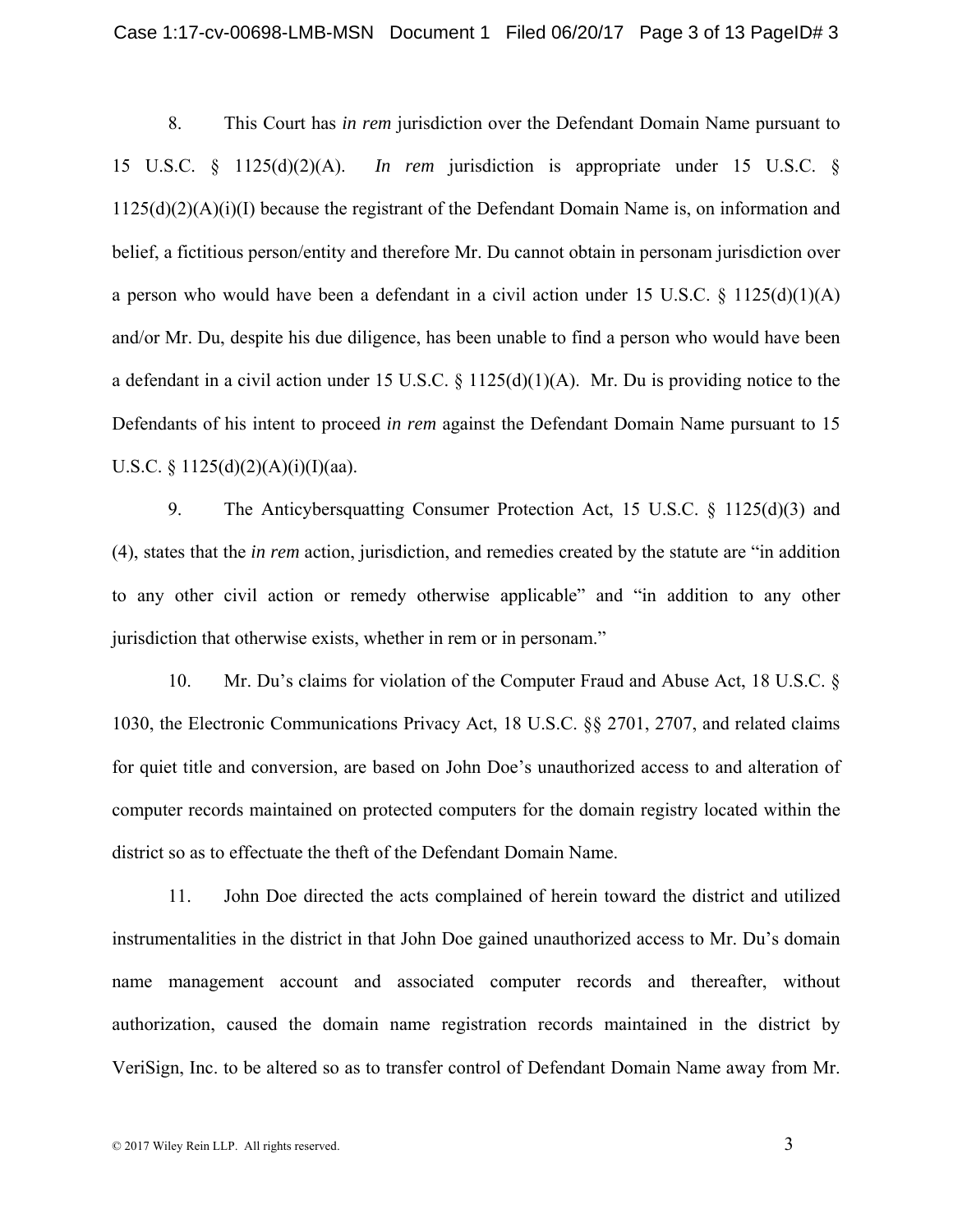Du.

12. Venue is proper in this District pursuant to 15 U.S.C. § 1125(d)(2)(C) and 28 U.S.C. § 1391(b)(2) in that the Defendant Domain Name is property situated in this district and pursuant to 28 U.S.C. § 1391(b)(2) because a substantial part of the events giving rise to the claims occurred in this district.

13. Joinder of Defendant John Doe and the Defendant Domain Name is proper under Fed. R. Civ. P. 20(a)(2) in that the claims set forth herein arise out of the same series of transactions and the same questions of law are common to all of the Defendants.

#### **MR. DU'S RIGHTS**

14. Mr. Du purchased the domain name BSH.com for \$100,000 through a private sale on or about April 5, 2016. Attached as Exhibit B is an archived copy of the Whois record for the BSH.com domain name from April 28, 2016 identifying Mr. Du as the registrant of the domain name.

15. Mr. Due transferred the BSH.com domain name to the ICANN-accredited domain name registrar Uniregistry Corp. ("Uniregistry") on May 3, 2016, and was the registrant of the BSH.com domain name until on or about November 19, 2016, when the domain name was hijacked improperly. A true and accurate copy of the receipt Mr. Du received when he transferred the domain name to Uniregistry is attached hereto as Exhibit C.

16. Mr. Du used the BSH.com domain name in U.S. commerce in association with the paid provision of information and advertisements for goods and services until Defendant John Doe changed the settings for the Defendant Domain Name and thereby disabled Mr. Du's website.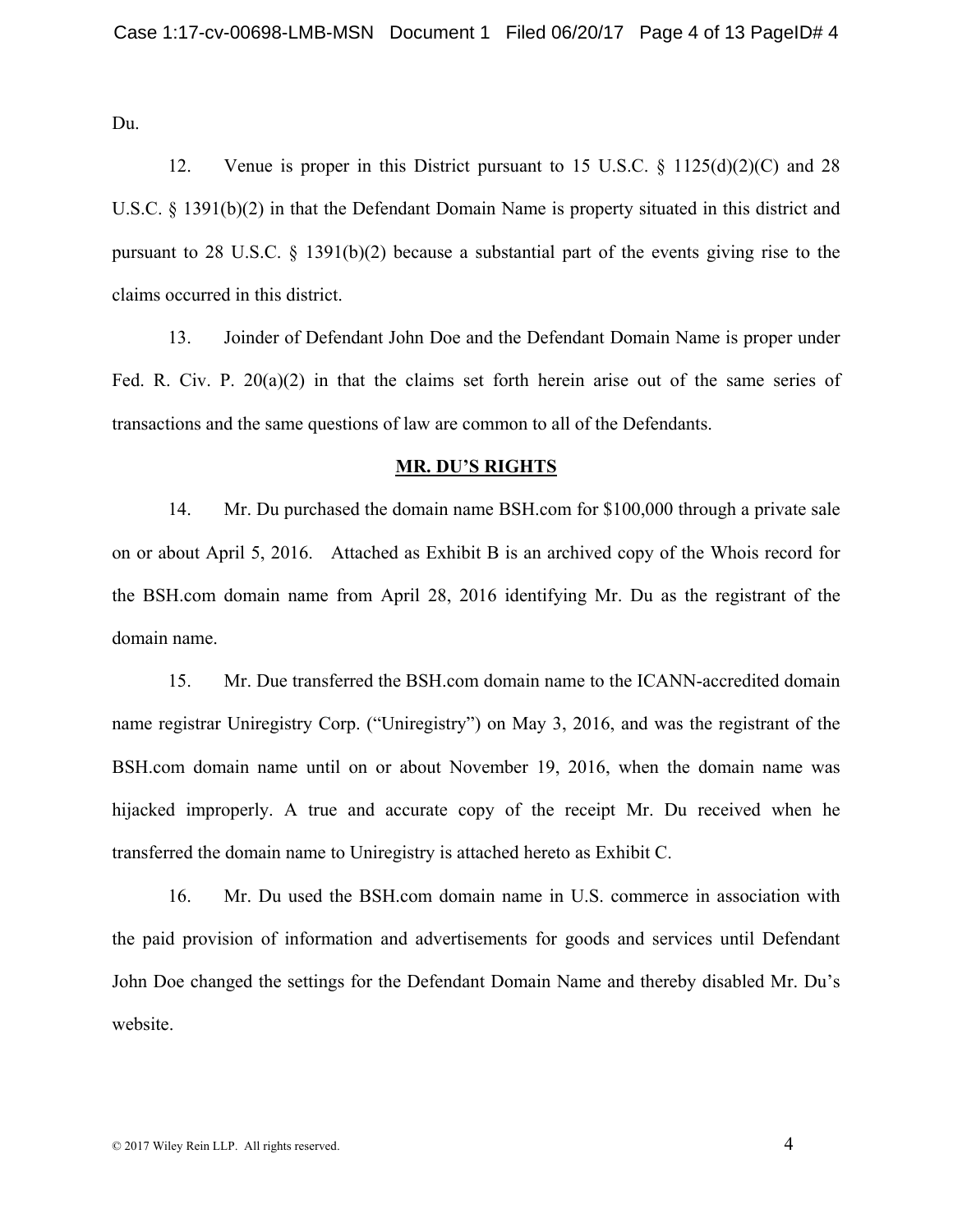17. Mr. Du is entitled to common law trademark protection in the BSH.com mark by virtue of his use of the mark in U.S. commerce in association with email and paid advertising and information services.

18. John Doe's unauthorized transfer and subsequent misuse of the Defendant Domain Name further demonstrates that the BSH.com mark is entitled to trademark protection.

### **UNLAWFUL TRANSFER AND REGISTRATION OF THE DOMAIN NAME**

19. The Associated Press reported that a 2013 survey by the National Small Business association found that 44% of small businesses had been the subject of computer hacking.

20. Mr. Du's claims in the present case involve one of the most recent iterations of such computer hacking actions—colloquially referred to as "domain name theft."

21. Mr. Du maintains a domain name management account with Uniregistry.

22. Mr. Du's domain name management account with Uniregistry is maintained on a protected computer and access to the account should be restricted to only those persons that possess Mr. Du's user name and password.

23. On April 29, 2017, Mr. Du noticed that the BSH.com domain name had been transferred from Uniregistry to 22.cn, which is a common destination registrar for stolen domain names. *See, e.g.*, DomainGang, *Cache of 25 LLLL.com Domains Stolen from GoDaddy Account* (Oct. 10, 2015, 10:32 p.m.), http://domaingang.com/domain-crime/cache-of-25-llll-comdomains-stolen-from-a-godaddy-account/ (describing transfer of stolen domain names to 22.cn); DomainGang, *Cybercrime Report: Four LLL.com Domains Reported as Stolen* (Nov. 11, 2015, 9:59 p.m.), http://domaingang.com/domain-crime/cybercrime-report-four-llll-com-domainsreported-as-stolen/ (same).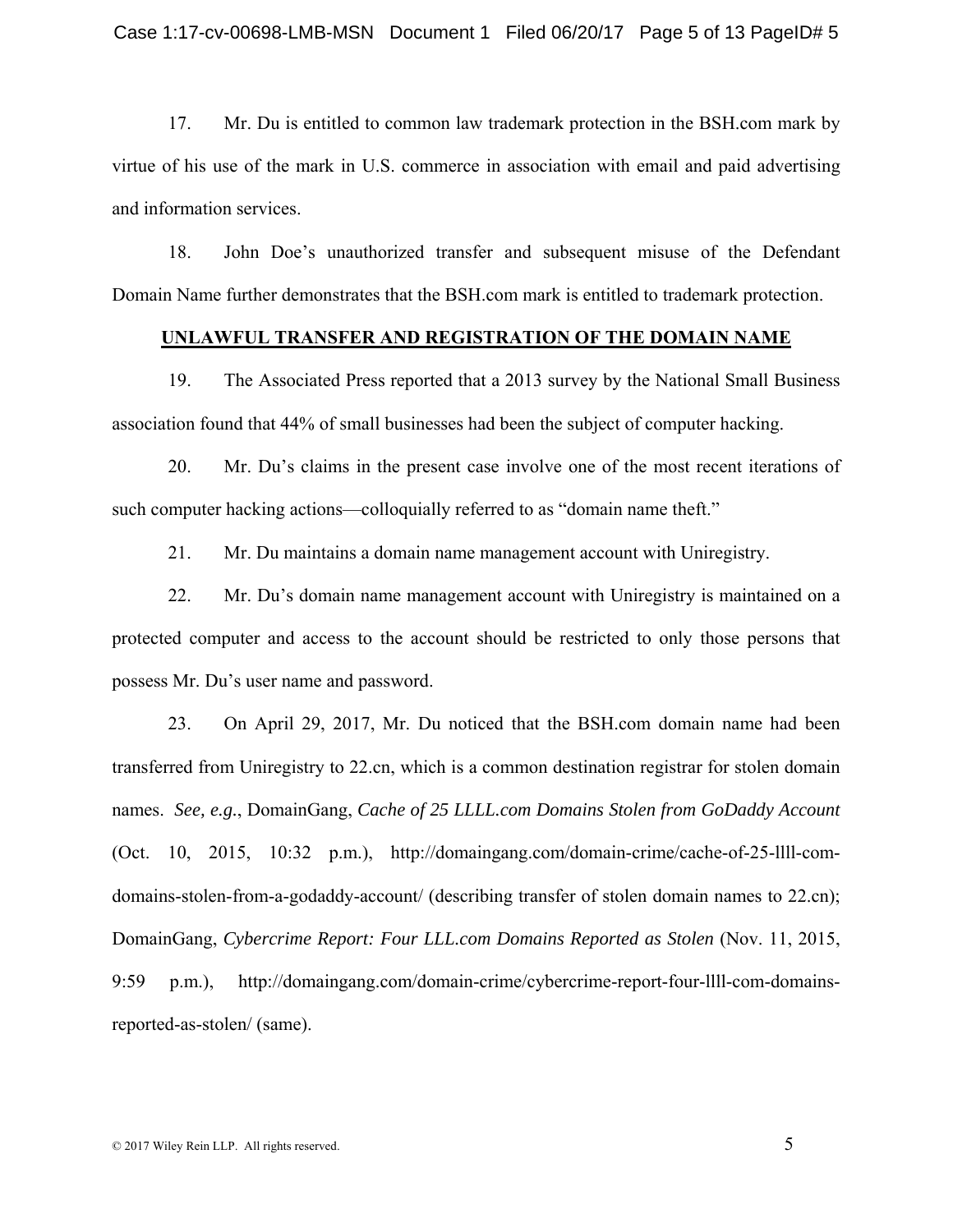#### Case 1:17-cv-00698-LMB-MSN Document 1 Filed 06/20/17 Page 6 of 13 PageID# 6

24. Upon further research, Mr. Du discovered that the BSH.com domain name had been "pushed" to another account with Uniregistry on or about November 19, 2016.

25. A search of Mr. Du's administrative e-mail account reveals that Mr. Du never received a notification from Uniregistry that the Defendant Domain Name was being transferred. Such a domain name transfer notification email is required by ICANN.

26. On information and belief, John Doe obtained unauthorized access to Mr. Du's domain registrar account and manipulated the computer records to obtain the transfer of the Defendant Domain Name through an "account transfer" within Uniregistry or other surreptitious manner intended to avoid detection by Mr. Du.

27. On information and belief, John Doe prevented Mr. Du from receiving electronic communications seeking approval for the transfer of the Defendant Domain Name and obtained unauthorized access to such electronic communications so as to approve the transfer.

28. When the Defendant Domain Name was transferred by John Doe without authorization, the domain name registrant information was changed and the technical settings for the domain name were changed thereby disabling Mr. Du's ability to use and control the domain name and associated website.

29. The registration and use of the Defendant Domain Name by John Doe is without authorization from Mr. Du.

30. The Defendant Domain Name does not reflect the trademark or intellectual property rights of John Doe.

31. On information and belief, the Defendant Domain Name does not reflect the legal name of the current registrant of the domain name.

32. The current registrant of the Defendant Domain Name has not engaged in bona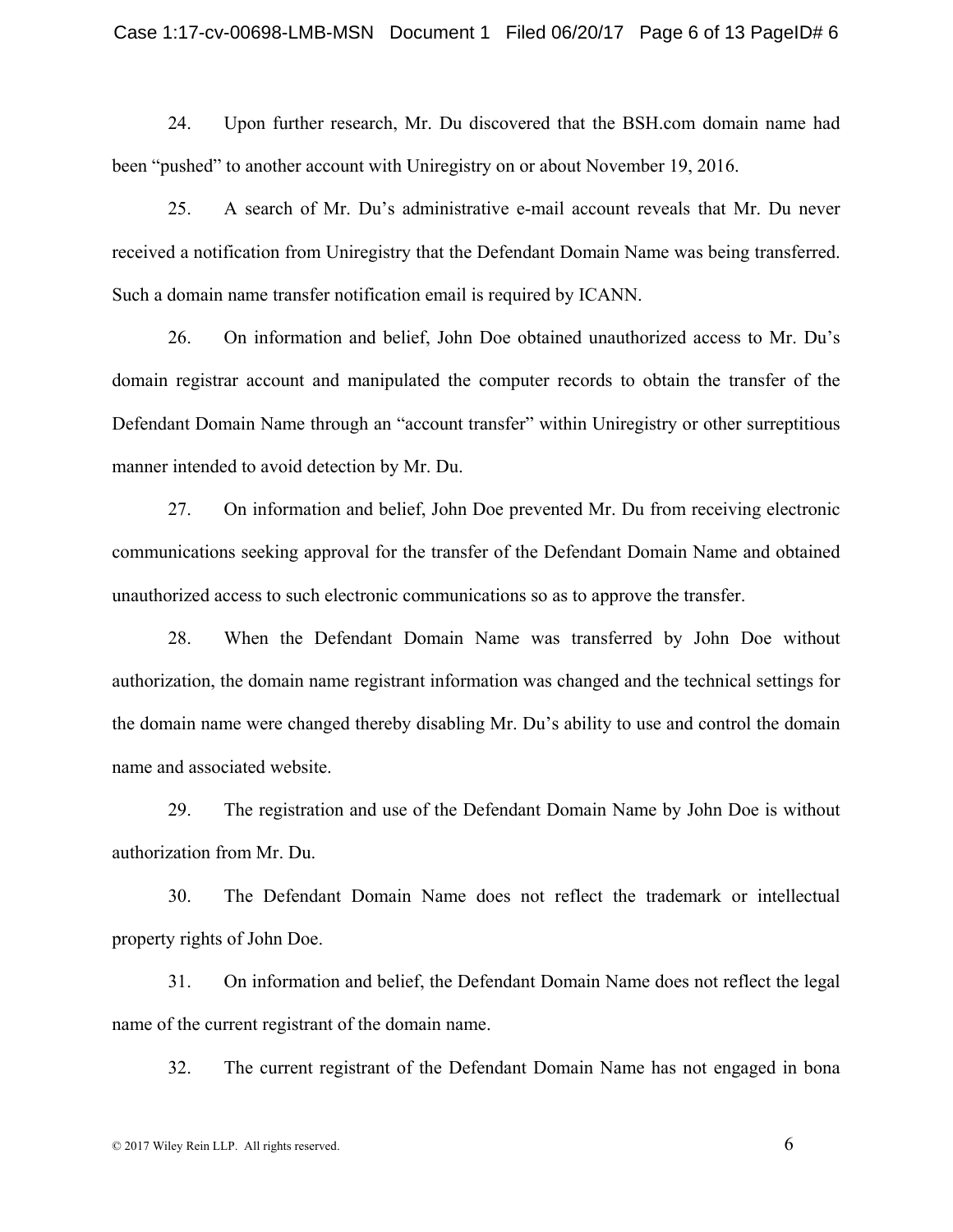fide noncommercial or fair use of Mr. Du's BSH.com trademark in a website accessible under the Defendant Domain Name and, to the contrary, is currently seeking to sell the domain name. A copy of the current "for-sale" advertisement for the domain name is attached hereto as Exhibit D.

33. John Doe provided material and misleading false contact information in the domain name registration when changing the registrant for the Defendant Domain Name from Mr. Du to the current registrant.

34. John Doe transferred the Defendant Domain Name without authorization from Mr. Du and thereby acquired a domain name which John Doe knew was identical to, and reflective of, Mr. Du's BSH.com mark.

# **FIRST CLAIM FOR RELIEF Violation of the Federal Anticybersquatting Consumer Protection Act**

35. Mr. Du repeats and realleges each and every allegation set forth in the foregoing paragraphs, as though fully set forth herein.

36. Mr. Du's BSH.com mark is distinctive and was distinctive prior to the time that John Doe transferred the Defendant Domain Name away from Mr. Du without authorization and thereby registered the Defendant Domain Name.

37. The aforesaid acts by John Doe constitute registration, trafficking, or use of a domain name that is identical to Mr. Du's BSH.com mark, with bad faith intent to profit therefrom.

38. Mr. Du, despite his due diligence, has been unable to find a person over whom the court could obtain in personam jurisdiction for a civil action under 15 U.S.C. §  $1125(d)(2)(A)(i)(I).$ 

39. The aforesaid acts by John Doe constitute unlawful cyberpiracy in violation of the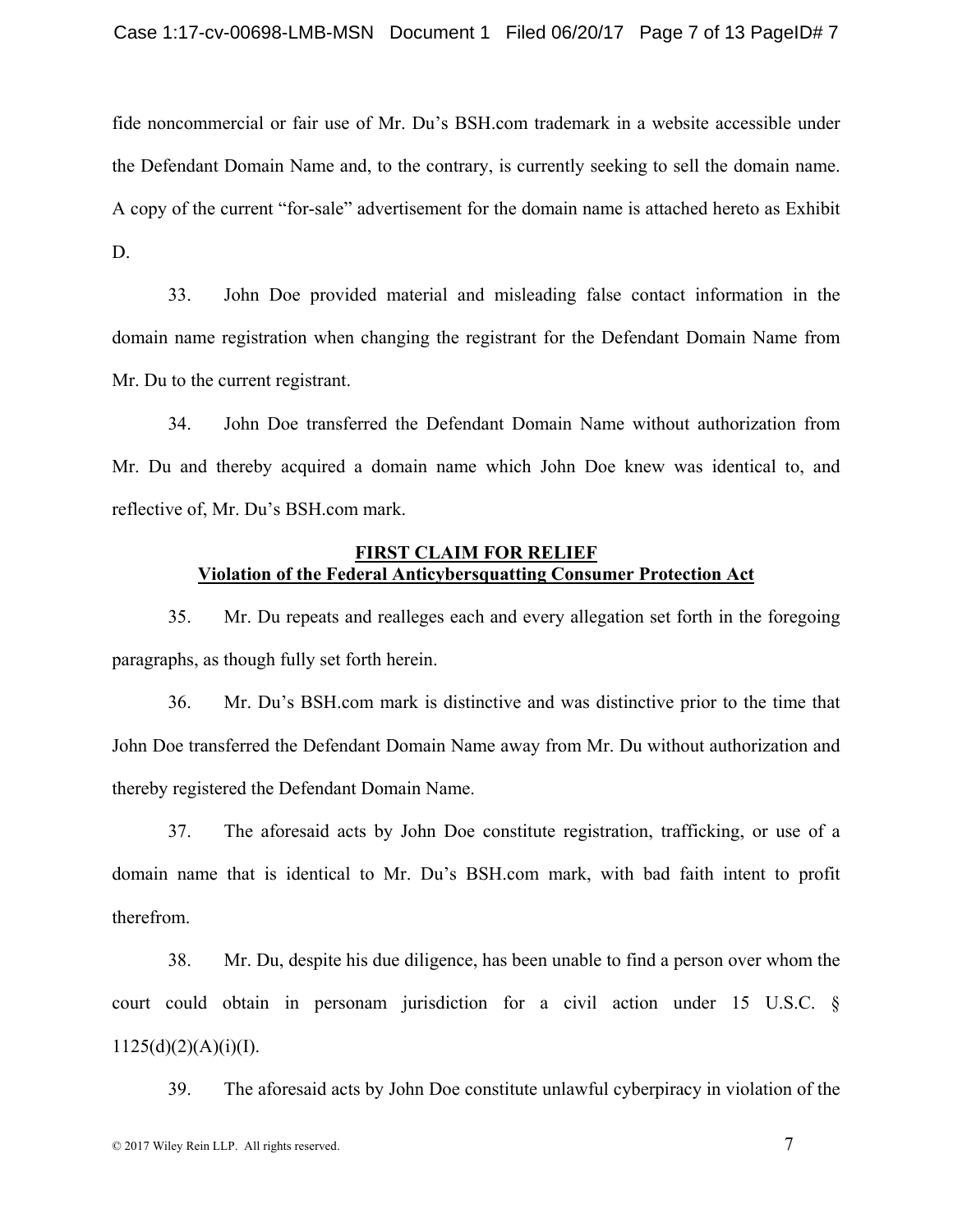Anti-Cybersquatting Consumer Protection Act, 15 U.S.C. § 1125(d)(1).

40. The aforesaid acts have caused, and are causing, great and irreparable harm to Mr. Du and the public. Unless permanently restrained and enjoined by this Court, said irreparable harm will continue. Thus, pursuant to 15 U.S.C.  $\S$  1125(d)(2)(D)(i), Mr. Du is entitled to an order transferring the Defendant Domain Name registration back to Mr. Du.

### **SECOND CLAIM FOR RELIEF Violation of the Computer Fraud & Abuse Act**

41. Mr. Du repeats and realleges each and every allegation set forth in the foregoing paragraphs, as though fully set forth herein.

42. John Doe: (a) knowingly and intentionally accessed Mr. Du's domain name management account on a protected computer without authorization and thereby obtained information from the protected computer in a transaction involving an interstate or foreign communication (18 U.S.C.  $\S$  1030(a)(2)(C)); (b) knowingly and with an intent to defraud accessed Mr. Du's domain name management account on a protected computer without authorization and obtained information from the computer, which John Doe used to further a fraud and obtain something of value (18 U.S.C. § 1030(a)(4)); and (c) intentionally accessed Mr. Du's domain name management account on a protected computer without authorization, and as a result of such conduct caused damage and loss  $(18 \text{ U.S.C.} \& 1030(a)(5)(C))$ .

43. John Doe's unlawful actions have included causing the protected domain name registration records maintained in the district by VeriSign, Inc. to be altered so as to transfer control of Defendant Domain Name away from Mr. Du.

44. Mr. Du has suffered damages as a result of the conduct complained of herein and the loss of the Defendant Domain Name.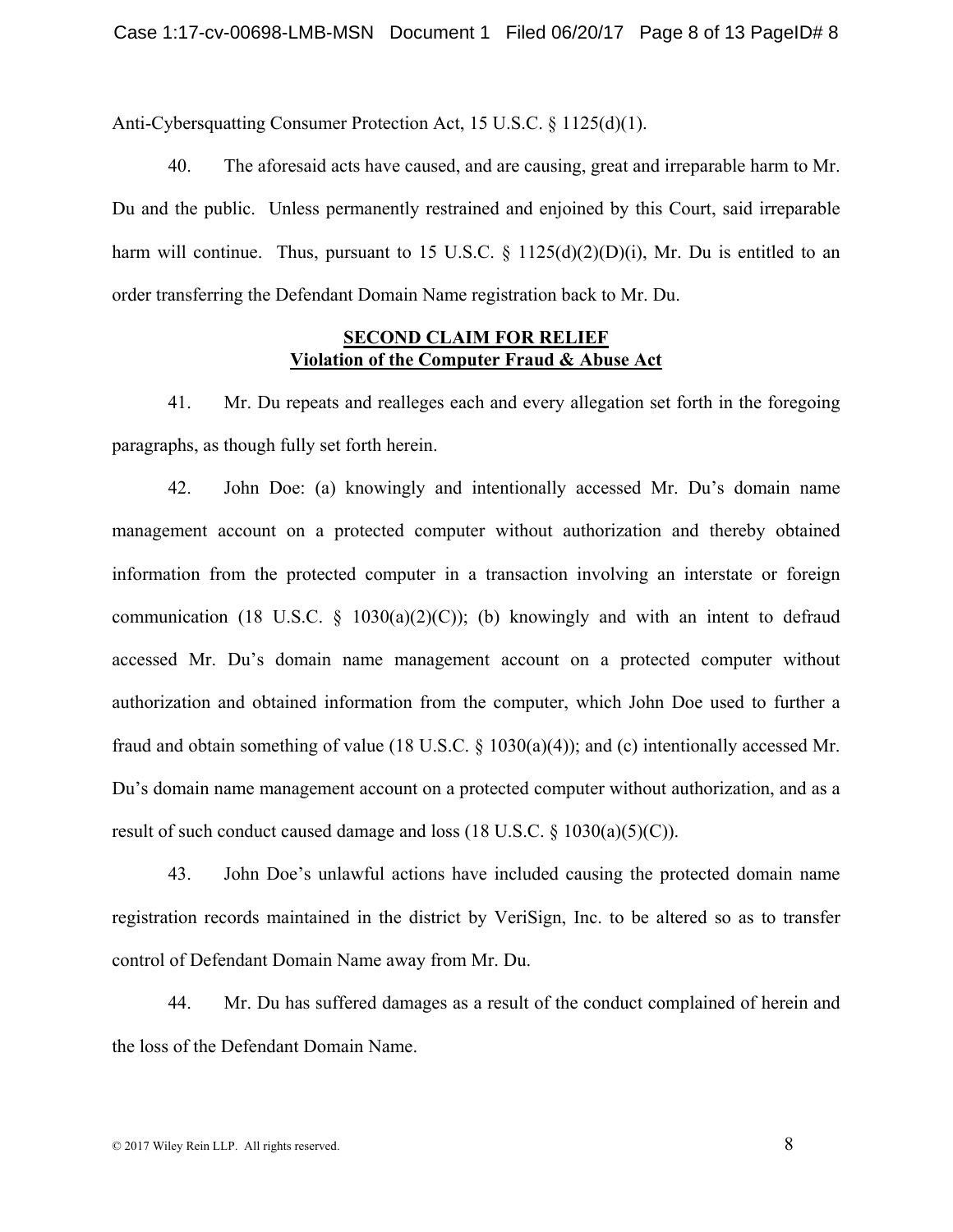### **THIRD CLAIM FOR RELIEF Violation of the Electronic Communications Privacy Act**

45. Mr. Du repeats and realleges each and every allegation set forth in the foregoing paragraphs, as though fully set forth herein.

46. On information and belief, John Doe intentionally accessed without authorization electronic communications sent by the domain name registrar to Mr. Du seeking Mr. Du's approval for the transfer of the Defendant Domain Name.

47. On information and belief, John Doe obtained such electronic communications and/or prevented Mr. Du's authorized access to such electronic communications while the communications were in electronic storage.

48. John Doe engaged in such actions with a knowing and/or intentional state of mind, and such actions constitute a violation of the Electronic Communications Privacy Act, 18 U.S.C. §§ 2701, 2707.

49. Mr. Du has suffered damages including the loss of the Defendant Domain Name as a result of the conduct complained of herein and is entitled to injunctive relief, actual, statutory, and/or punitive damages, and attorney's fees under the Electronic Communications Privacy Act.

# **FOURTH CLAIM FOR RELIEF Quiet Title**

50. Mr. Du repeats and realleges each and every allegation set forth in the foregoing paragraphs, as though fully set forth herein.

51. Mr. Du has valid legal and equitable title to the Defendant Domain Name by virtue of his registration and ownership of the domain name since 2003.

52. The Defendant Domain Name was stolen from Mr. Du and no subsequent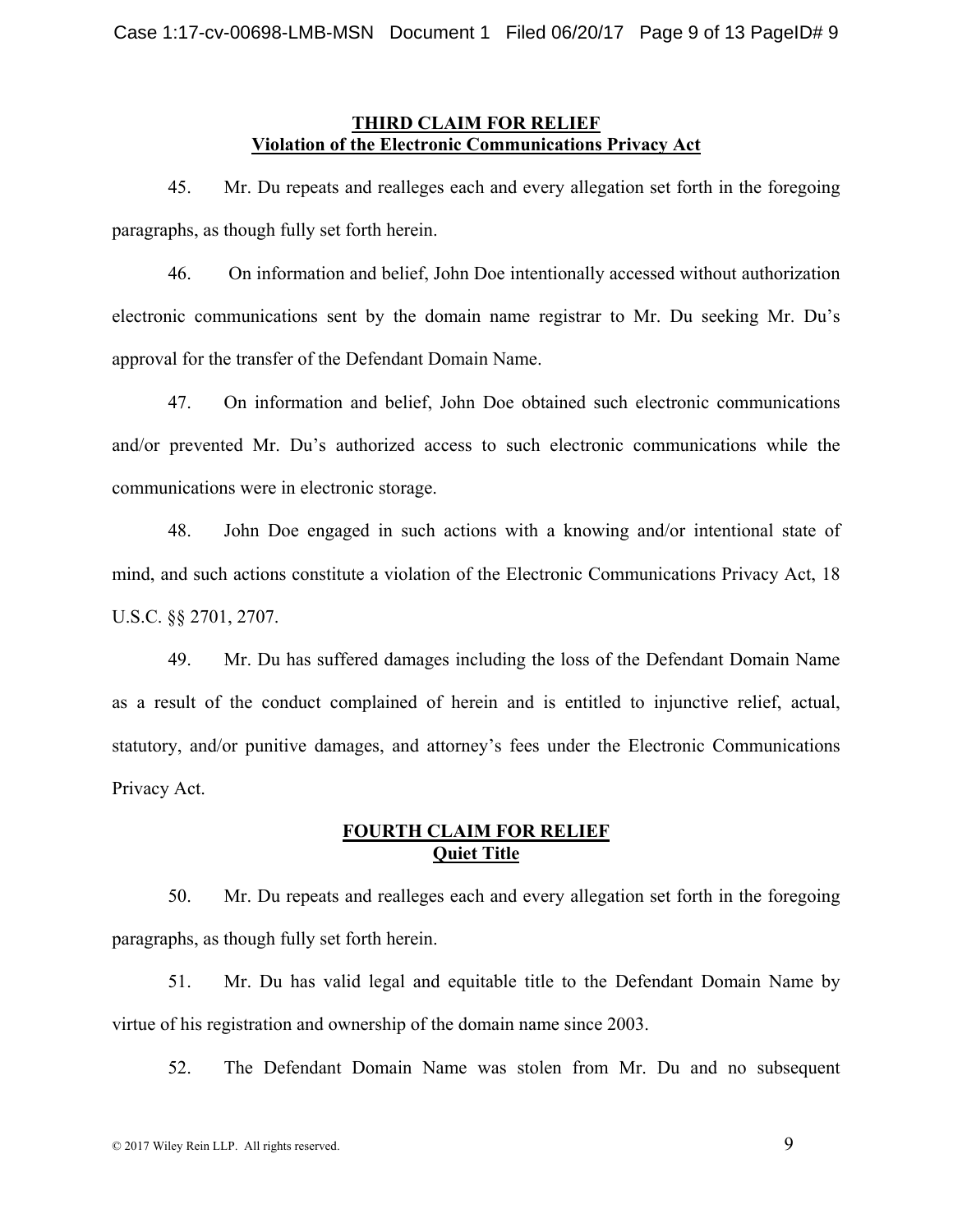registrant may acquire valid title to the domain name.

53. Through control of the domain name, John Doe and/or the current registrant of the Defendant Domain Name (if someone other than John Doe) has asserted a claim to the Defendant Domain Name that impedes Mr. Du's ownership and control of the domain name and constitutes a cloud on Mr. Du's title to the domain name.

54. If the current registrant of the Defendant Domain Name is not John Doe, then the current registrant acquired the Defendant Domain Name under circumstances through which it knew or should have known that the Defendant Domain Name was stolen.

55. Mr. Du is entitled to a declaration from the Court that it is the lawful owner and registrant of the Defendant Domain Name and that there are no other valid claims against the title to the Defendant Domain Name.

# **FIFTH CLAIM FOR RELIEF Conversion**

56. Mr. Du repeats and realleges each and every allegation set forth in the foregoing paragraphs, as though fully set forth herein.

57. Mr. Du is the owner of property rights in and to the Defendant Domain Name.

58. John Doe has wrongfully taken control of the Defendant Domain Name.

59. John Doe's wrongful exercise of dominion and control over the Defendant Domain Name deprives Mr. Du of use and control of the Defendant Domain Name in violation of Mr. Du's rights in and to the domain name.

60. To the extent that John Doe has subsequently transferred the Defendant Domain Name to a person or persons other than John Doe, such other person's wrongful exercise of dominion and control over the Defendant Domain Name deprives Mr. Du of use and control of the Defendant Domain Name in violation of Mr. Du's rights in and to the domain name.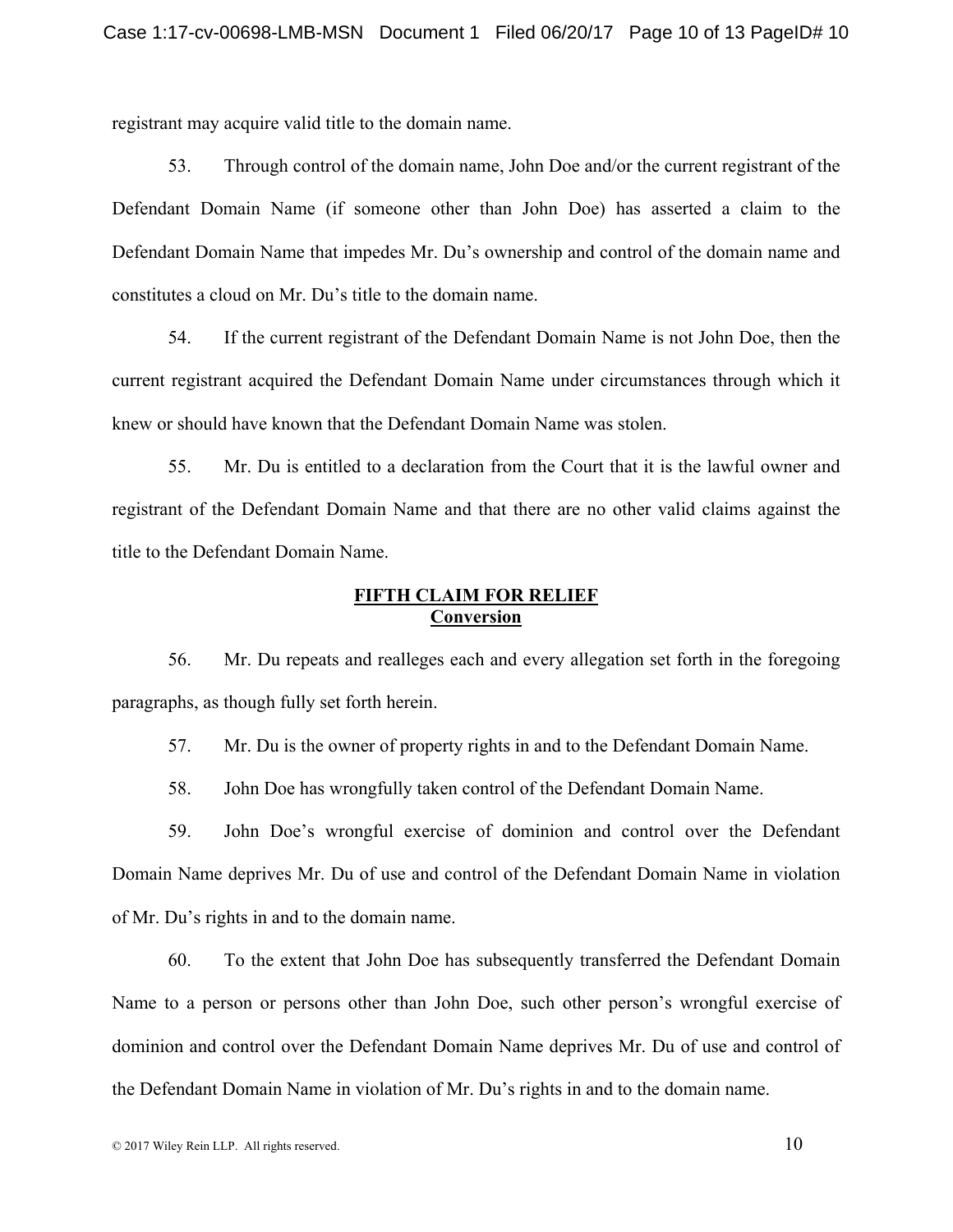61. Mr. Du has suffered damages including the loss of the Defendant Domain Name as a result of the conduct complained of herein and is entitled to injunctive relief, actual, statutory, and/or punitive damages, and/or attorney's fees.

### **PRAYER FOR RELIEF**

WHEREFORE, Mr. Du respectfully requests of this Court:

1. That judgment be entered in favor of Mr. Du on his claim for violation of the Anticybersquatting Consumer Protection Act and against the res Defendant BSH.com.

2. That judgment be entered in favor of Mr. Du on his claims for violation of the Computer Fraud and Abuse Act, violation of the Electronic Communications Privacy Act, Quiet Title, and Conversion against Defendant John Doe.

3. That the Court order the Defendant Domain Name be returned to Mr. Du through VeriSign, Inc.'s transfer of the domain names from the current domain name registrar to Mr. Du's registrar of choice, Uniregistry Corp., and by Uniregistry Corp.'s change of the registrant back to Mr. Du.

4. That the Court order an award of actual, statutory, and/or punitive damages, costs and reasonable attorney's fees; and

5. That the Court order an award to Mr. Du of such other and further relief as the Court may deem just and proper.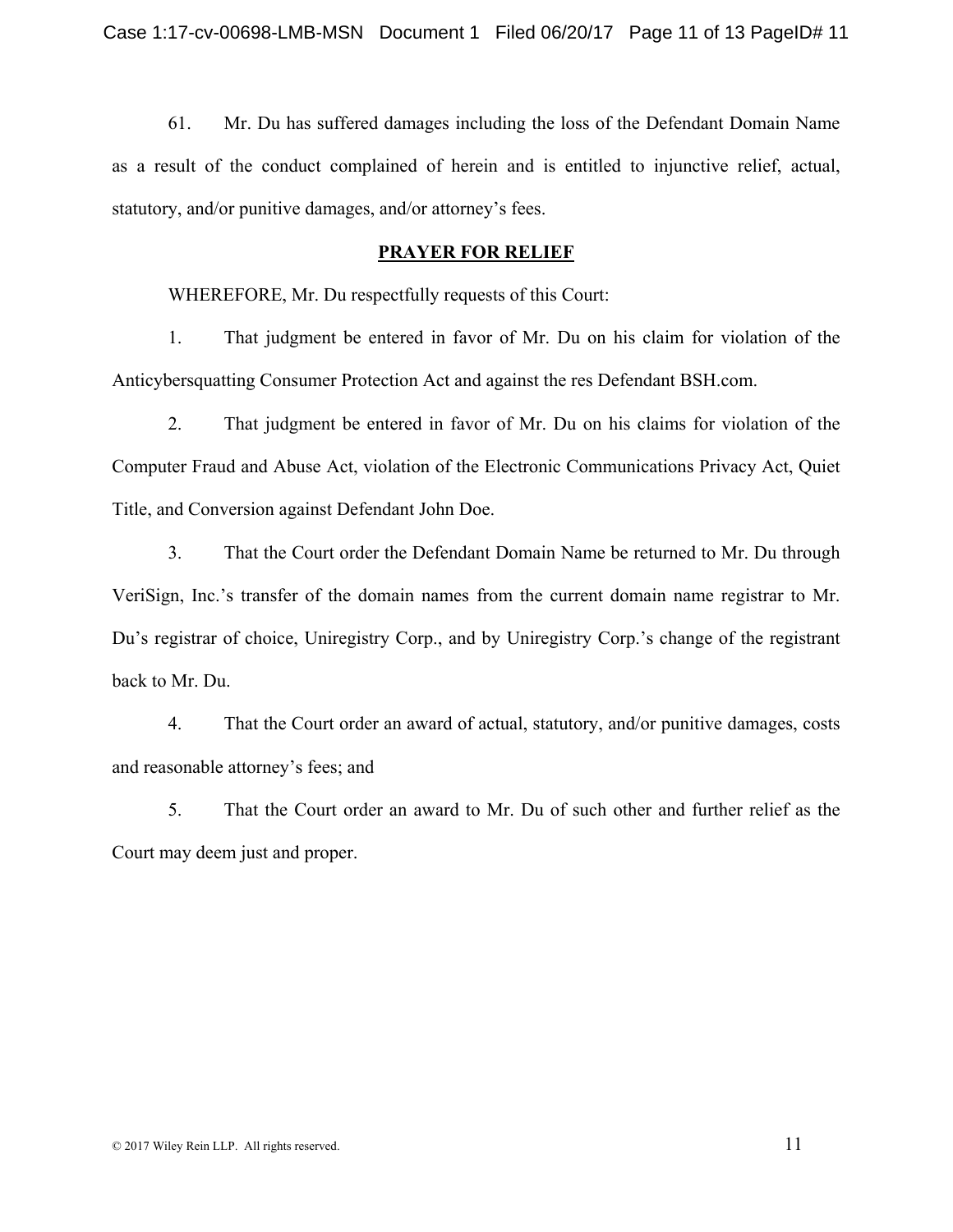Dated: June 20, 2017 By: /s/ Attison L. Barnes, III /s/ Attison L. Barnes, III (VA Bar No. 30458) David E. Weslow (*for pro hac admission*) WILEY REIN LLP 1776 K St. NW Washington, DC 20006 (202) 719-7000 (phone) (202) 719-7049 (fax) abarnes@wileyrein.com dweslow@wileyrein.com

> *Counsel for Plaintiff Qiang Du*